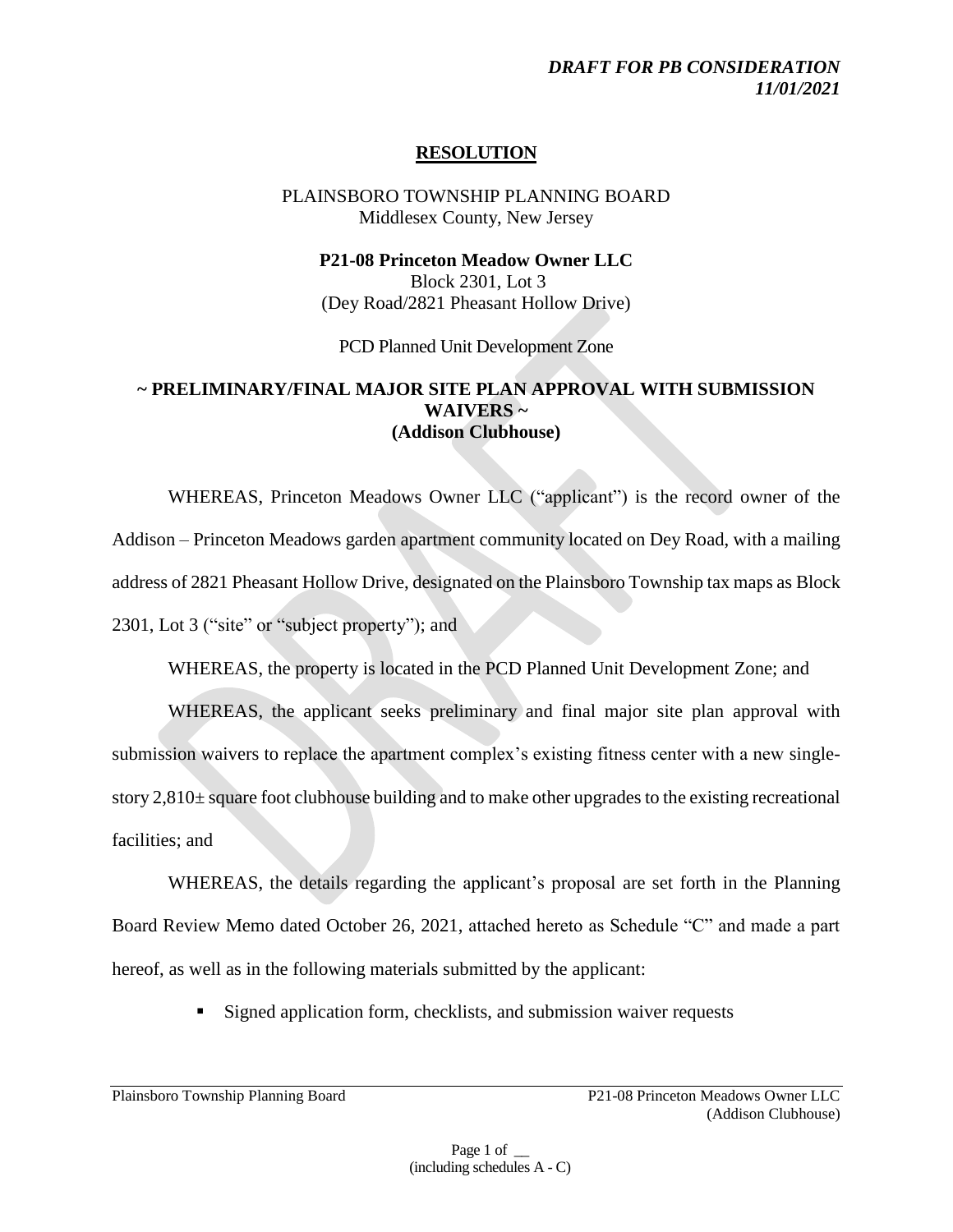- Civil engineering plan set entitled "Preliminary and Final Major Site Plan, Block 2301, Lot 3 situated in Plainsboro Township, Middlesex County, N.J." prepared by FWH Associates, P.A. (Brian P. Murphy, NJPE), dated August 19, 2021, last revised October 19, 2021 (fourteen sheets total)
- Architectural floor plans and elevations prepared by Primiano Architecture (Joseph Primiano, RA), dated October 11, 2021 (three sheets total)
- Stormwater management report prepared by FWH Associates, P.A. (Brian P. Murphy, NJPE), dated August 20, 2021, last revised October 18, 2021
- **Draft stormwater maintenance and operations manual (Stormwater Management)** Measures) prepared by Carolyn A. Feigin, dated October 12, 2021
- Traffic and parking statement prepared by FWH Associates, P.A. (Brian P. Murphy, NJPE)(undated)

and

WHEREAS, the Board reviewed the application at a virtual public hearing held via Accession Meeting on November 8, 2021, during which the applicant was represented by Jason R.

Tuvel, Esq. (Prime & Tuvel); and

WHEREAS, all applicable noticing requirements were met; and

WHEREAS, instructions for how to access the meeting and all associated meeting materials were printed on the Planning Board's meeting agenda and posted on the Township's website, including instructions to the public for how to ask questions and make comments on the application, both in advance of and during the public hearing; and

WHEREAS, during the hearing, the Board reviewed the exhibits set forth in Schedule "A" attached hereto and made a part hereof; and

WHEREAS, during the hearing, the Board heard testimony from the witnesses set forth in Schedule "B" attached hereto and made a part hereof; and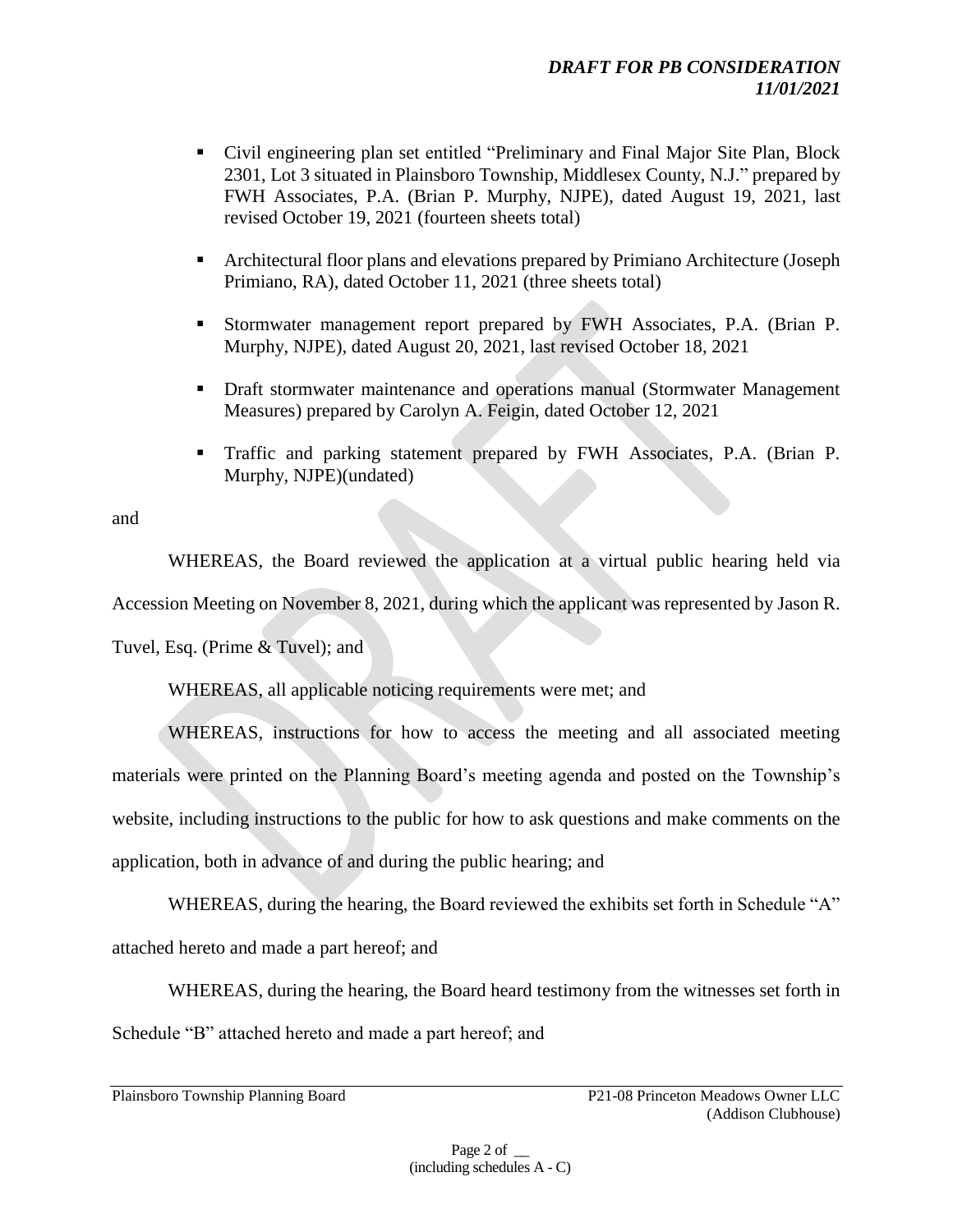WHEREAS, the Board also considered the Planning Board Review Memo dated October 26, 2021 attached hereto as Schedule C; and

WHEREAS, all of the materials related to the application and referenced herein were posted online and made available for public review and download more than forty-eight hours prior to the public hearing, and remained available to the public during and after the hearing; and

WHEREAS, members of the public and interested parties were provided with the opportunity to ask questions, cross-examine witnesses, and offer comments during the hearing, and were also provided the opportunity to submit written comments and questions in advance of the public hearing; and

WHEREAS, the Board based its review of the application on the plans, reports, and exhibits identified herein and the testimony provided during the hearing, as well as on its own knowledge of and expertise in the subject matter; and

WHEREAS, after due deliberation, the Board makes the following findings:

## **Preamble**

1. The findings set forth in the preamble to this resolution are incorporated herein as if restated at length.

# **Subject property**

2. The subject property is a  $\pm 23.6$ -acre parcel located in the PCD-Planned Unit Development Zone, with roadway frontage and access on Dey Road. It is developed with a 440-unit garden apartment community called the Addison – Princeton Meadows (formerly the Pheasant Hollow Apartments).

# **Overview**

3. The applicant is the record owner of the apartment complex. It is seeking preliminary and final major site plan approval to construct a single-story,  $\pm 2,810$  square-foot clubhouse building with fire pits and barbeque/grill areas. The proposed clubhouse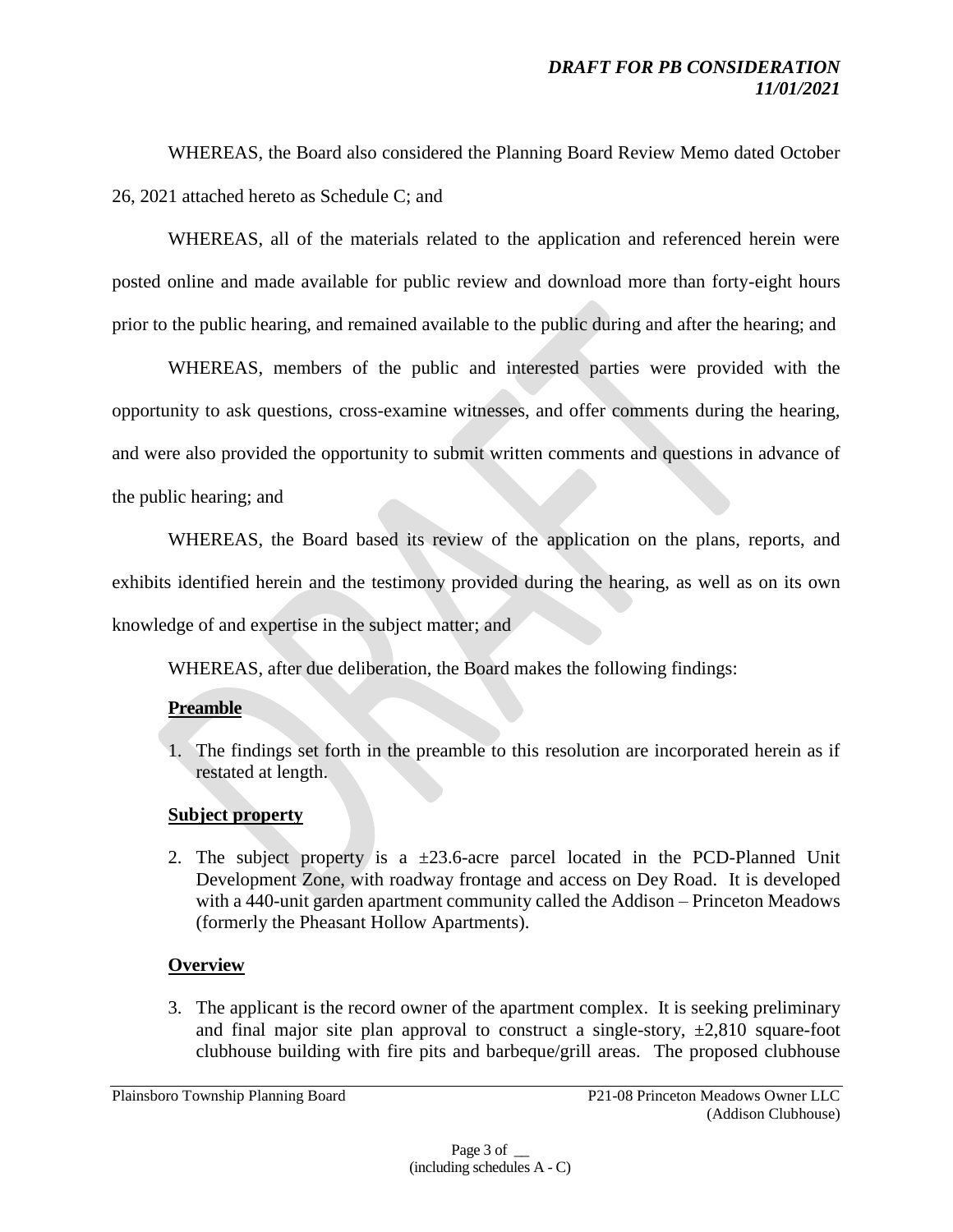will contain leasing office facilities, a lounge, kitchenette, pool equipment storage, restrooms, and a fitness center.

- 4. The site of the proposed clubhouse is located adjacent to an existing recreational area serving the Addison community, including a swimming pool, recreational courts (tennis and basketball), and playground area. The site currently contains an existing single-story, ±1,208 square-foot building used for a fitness center, pool/mechanical equipment storage, and rest rooms. As part of this application, the existing building will be demolished, paver sidewalks will be realigned and extended, and fencing, lighting, landscaping, and other furnishings will be installed. The two existing recreational courts will also be refurbished.
- 5. The existing leasing office is currently located within an existing apartment unit. Following the completion of the project, the apartment unit will revert back to residential use.
- 6. The applicant notes that the new leasing office will be operated from Monday to Friday from 9:00 AM to 6:00 PM, Saturday from 10:00 AM to 6:00 PM, and Sunday from 1:00 PM to 5:00 PM. The applicant has indicated that there will be no change in the number of property management and/or leasing office personnel as a result of the construction of the proposed clubhouse/leasing office facility.

## **Additional details regarding the application**

- 7. *Trash/recycling*: The applicant indicated that no additional dumpsters are necessary to accommodate their solid waste management needs, as 95 percent of their workload involves electronic/paperless documents.
- 8. *Grading and drainage*: The proposed project includes new paver walkways and the replacement of a narrow lawn area north of the existing pool area with a paved area using matching paving materials. The area north of the pool area will then be improved to include fire pits and gas barbeque grills. In order to reduce stormwater runoff from the additional paved areas, the applicant has agreed to utilize pervious paving construction techniques to reduce the quantity of stormwater runoff from such surfaces. A plan detail to this effect is shown on Sheet 9 of the plans.
- 9. *Signage*: Sheet 8 of the signage details identifies the location of signs and Sheet 9 identifies the general appearance of the signs. With the exception of the six leasing office directional signs and the two relocated "future resident parking sign," the remaining signs are existing.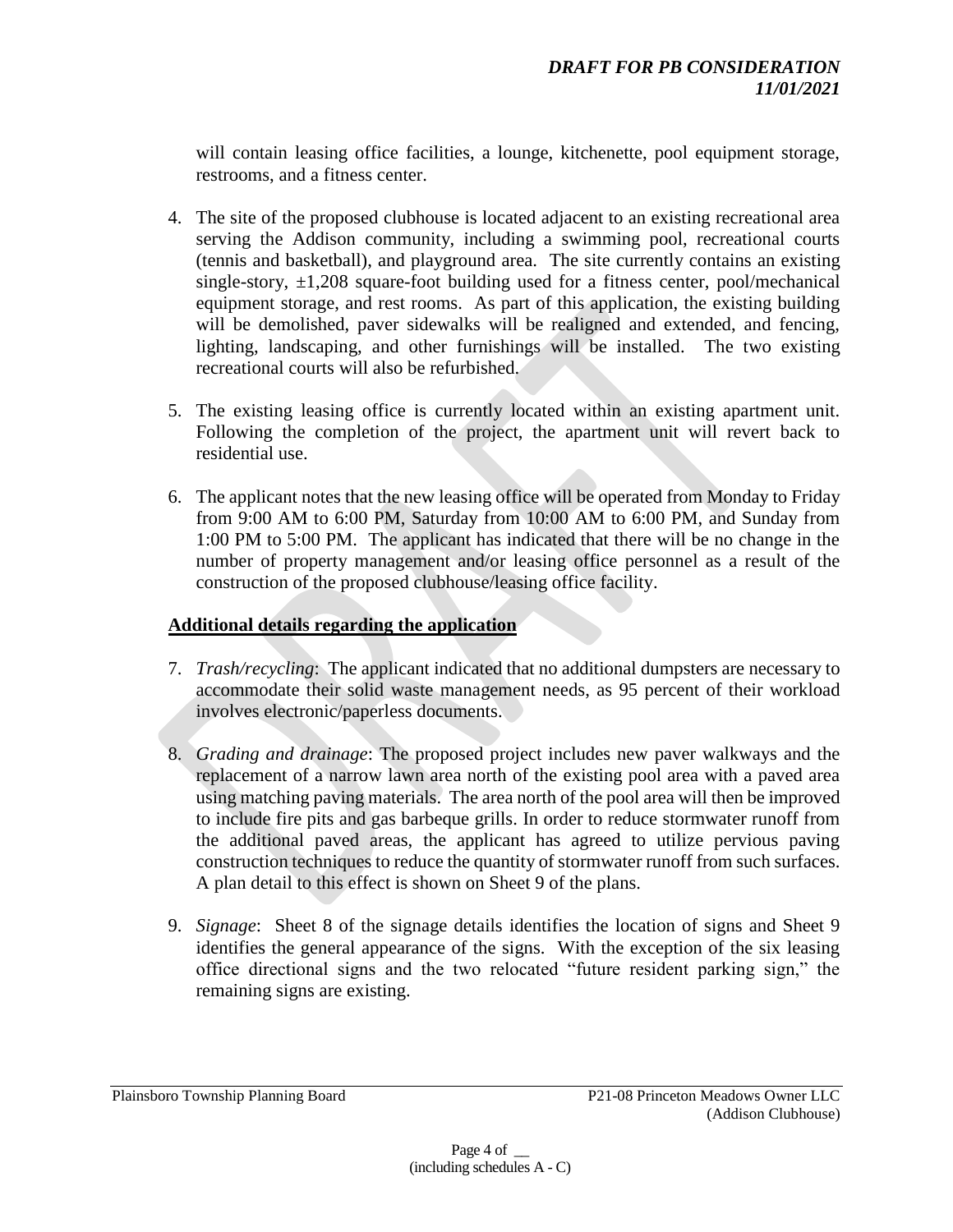# 10. *Landscaping*:

- a. The adjoining recreational courts are separated from the swimming pool area by a ten foot tall chain link fence and dense row of twelve or more feet high Emerald Green Arborvitae trees, which appear to be very healthy. The applicant has agreed to protect and preserve these trees during the installation of the adjoining paver area proposed to accommodate future fire pits and gas barbeque grills. A note has been added to the plan to this effect.
- b. It appears that existing trees are located along the pool and parking area. Trees and other plant materials shall be provided in the vicinity of the proposed improvements as well. The tree protection fencing shall be graphically depicted on the plans to prevent damage during construction operations.

# 11. *Parking, circulation and deliveries*:

- a. The proposed location for the new facility is well served by existing nearby parking and pedestrian walkways serving this residential community.
- b. The plans identify three barrier-free parking spaces, one existing and two new spaces, one of which will be van accessible. The signs designating each space as barrier-free parking are shown to be installed at the front edge of the spaces along the existing walkway that adjoins the spaces. The Township's planning and engineering staff has recommended that the signs be relocated to be behind the walkway, so as to avoid damage to the signs from parking vehicles—which the applicant has agreed to do. The final plans shall be revised accordingly.
- c. Deliveries to the new clubhouse/leasing office facility will remain as before, and will consist of the standard delivery vehicles used by Amazon, FedEx, and UPS, as well as the box trucks used by W.B. Mason.
- d. The applicant proposes to install a new bike rack near the entrance to the proposed clubhouse. The applicant also proposes to properly reinstall an existing bike rack along the walkway adjoining the playground area.

## **Conformance to zoning regulations and site plan requirements.**

12. As noted above, the property is located in the PCD-Planned Unit Development Zone District. The PCD Zone regulations identify recreational facilities such as clubhouses and swimming pools as permitted uses (§101-124A(2)), and the proposed relocated leasing office as a permitted accessory use serving this rental residential community (§101-124A(7)). The proposed clubhouse complies with all applicable PCD Zone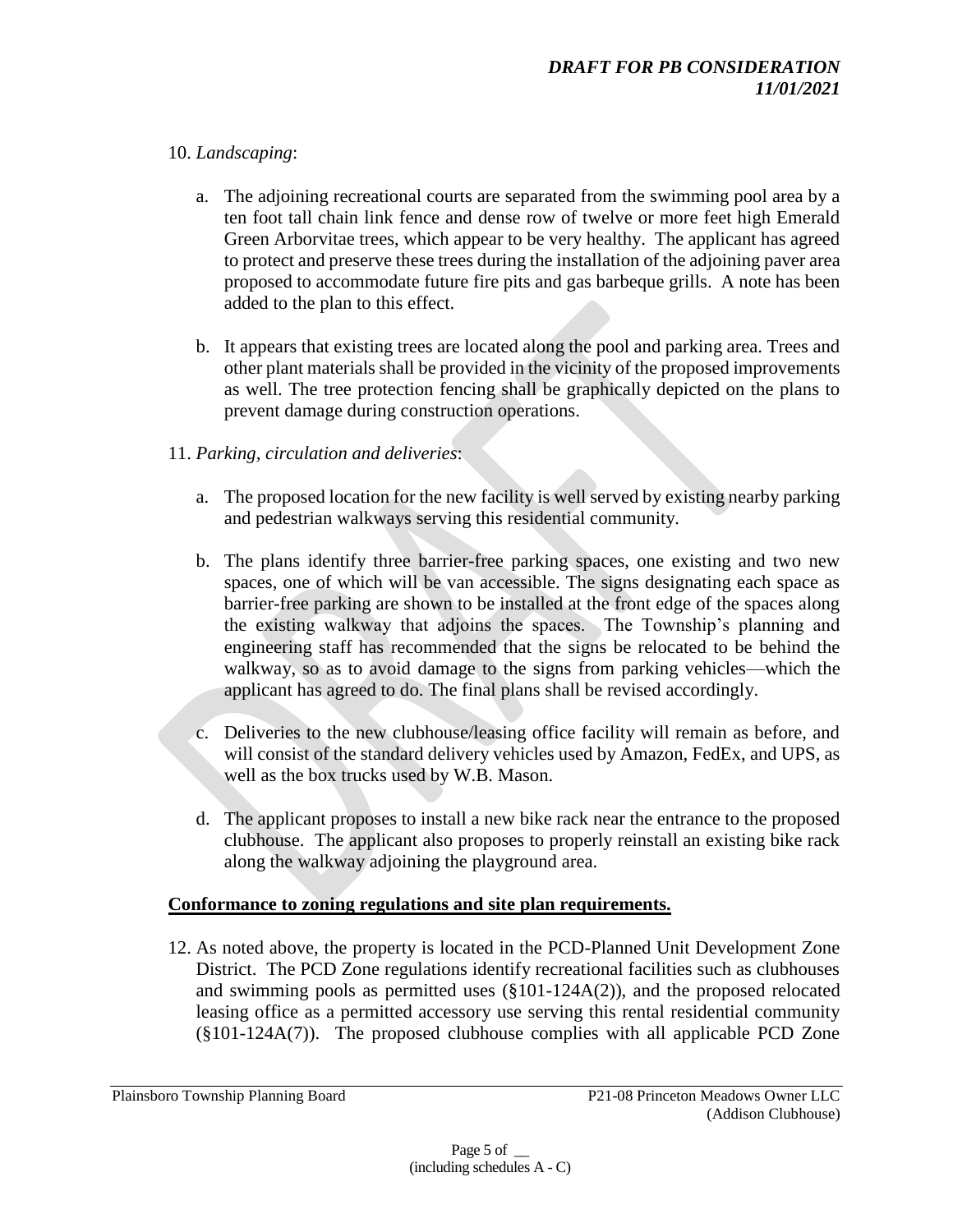building and design principles contained in §85-59 of the Township Code. No variances or site plan exceptions are needed.

#### **Submission waivers.**

13. The applicant seeks fourteen waivers from the site plan submission requirements identified in the Township's checklists. Based on the recommendation of staff and the DRC, as well as for the reasons identified by the applicant in its submissions, the Board finds that all of the requested submission waivers can appropriately be granted.

NOW, THEREFORE, BE IT RESOLVED by the Plainsboro Township Planning Board on

this  $8<sup>th</sup>$  day of November, 2021, that the application by Princeton Meadows Owner LLC for

preliminary and final major site plan approval be and is hereby granted, subject to the following

conditions (to which the applicant has agreed):

#### *Conditions related to stormwater management*:

- 1. The applicant shall revise its stormwater management report to include dry well input data for the level pool routing calculations in Appendix E. The dry well input data to be included in the Report shall include data pertaining to size, shape, and material of the system in order to verify same is consistent with the drywell detail provided on the plans. In addition, the slowest soil permeability rate shall be utilized for the design of the proposed dry well system.
- 2. Due to the close proximity of the dry well to the proposed building, a groundwater mounding analysis for the facility shall be submitted for review in order to assess such impacts, in accordance with the Chapter 13 of the BMP Manual. The slowest soil permeability rate shall be used for the analysis.
- 3. The applicant shall provide a maintenance plan for the proposed dry well in accordance with Chapter 8 of the BMP Manual, and ensure all access requirements as stated in Chapter 9.2 of the BMP Manual will be met. The basic design information section of the maintenance plan shall be updated based on the latest comments provided above.

## *Conditions related to landscaping*:

4. During construction, the applicant will protect and preserve the row of Emerald Green Arborvitae trees between the swimming pool area and the recreational courts. The applicant has added a note to the plans to this effect.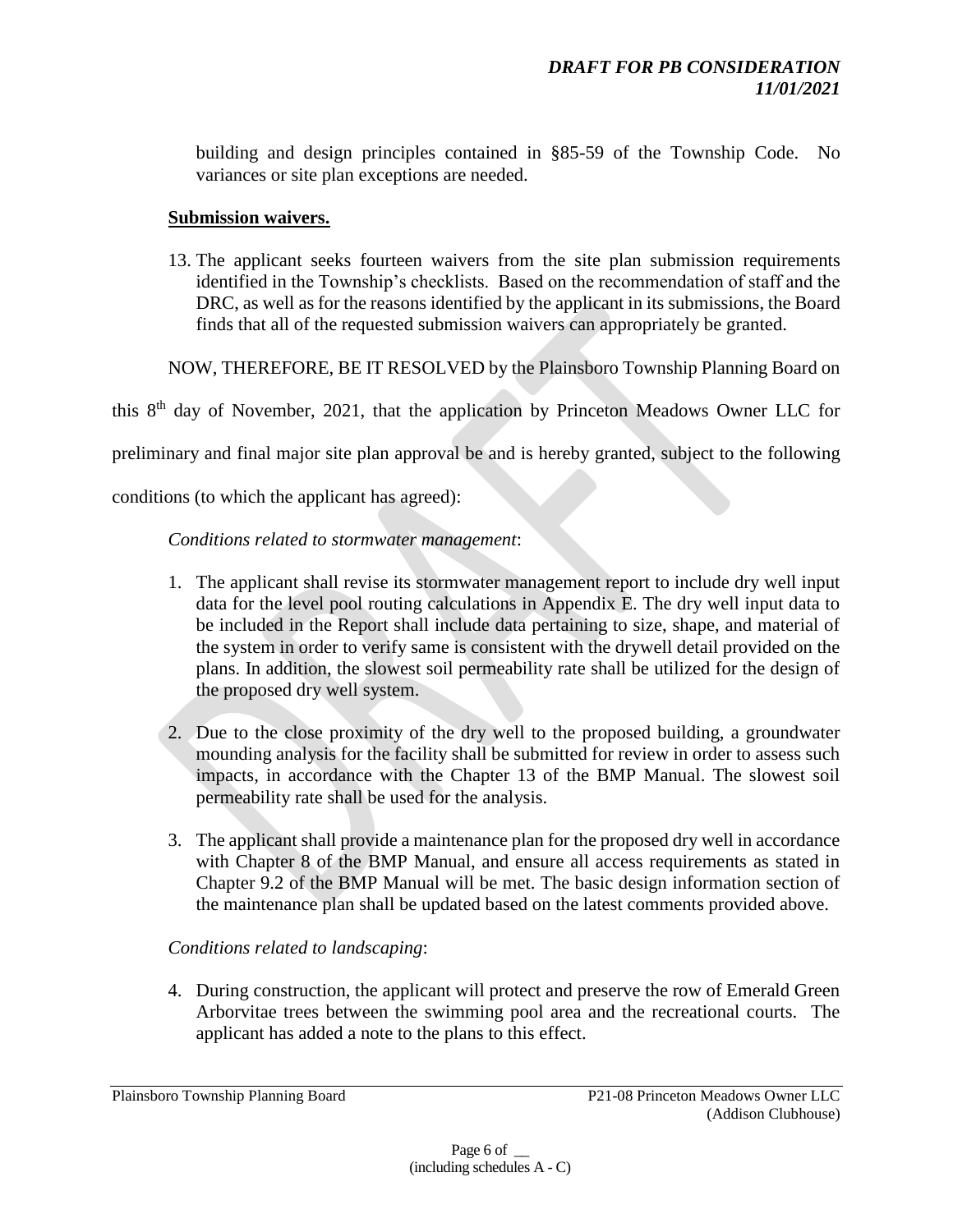5. In addition to the existing trees located along the pool and parking area, the applicant shall provide trees and other plant materials in the vicinity of the proposed improvements. The tree protection fencing shall be graphically depicted on the plans to prevent damage during construction operations.

## *Conditions related to parking/signage*:

6. The applicant shall install the barrier-free parking space signs behind the walkway adjoining such spaces, so as to avoid damage to the signs from parking vehicles. The final plans shall be revised accordingly.

## *Conditions related to utilities*:

- 7. The water system improvements shall meet the requirements of New Jersey American Water and the Plumbing Subcode Official.
- 8. The location of Fire Department connections and hydrants are subject to review by the Township Fire Official.
- 9. A report was prepared by a professional engineer licensed in the State of New Jersey and the following will be provided under separate cover:
	- A hydrant flow test indicating the anticipated volume of water and pressure needed to adequately service the building at outside hydrants, as applicable, to provide adequate fire protection in accordance with all appropriate fire codes and/or requirements;
	- A Will Serve letter shall be provided from New Jersey American Water as to the availability of existing water systems to provide the needed flows;
- 10. The applicant shall provide all sanitary sewerage services and appurtenances in accordance with the requirements of Suez Water-Princeton Meadows and the Plumbing Subcode Official.

## *Other conditions*:

11. An existing dumpster enclosure area located across from the proposed clubhouse is being used for general outdoor storage of seasonal maintenance equipment and materials (e.g., truck snowplow attachment, ladder, bags of mulch or other materials). The applicant indicates that they intend to relocate all such equipment and materials to the planned Maintenance Office/Shop in the former Laundry Building C after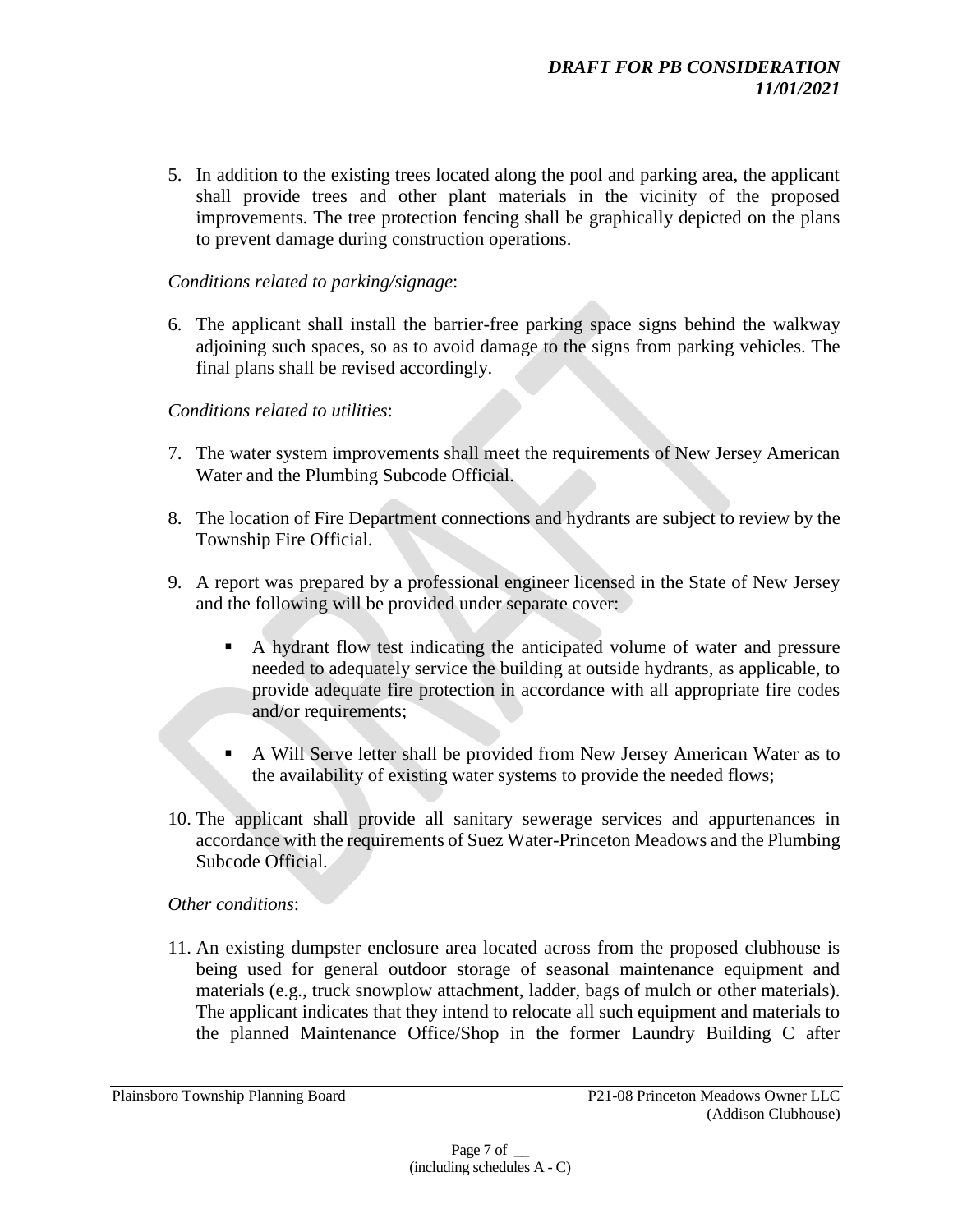completion of the apartment unit renovations that are currently underway. All such storage of equipment and materials shall occur inside the planned Maintenance Office/Shop and not outside such building.

- 12. In the space between the existing pool house and fitness center building are parked several maintenance staff golf carts. The new clubhouse will eliminate this condition, displacing the golf carts to another location. The applicant indicates that the displaced golf carts will be stored at the planned Maintenance Office/Shop referenced above. Such storage shall only be allowed after a plan for same has been prepared and submitted for review and approval by Planning Board staff.
- 13. The applicant shall add construction details to its plans for the following items:
	- Propane Tank
	- Mounting Post
	- Landscape Planter
- 14. The applicant has proposed seating near the fire pit. The applicant has verified that the seating placement provides adequate distance from the fire and that the seating materials are suitable for the proximity to the fire pit. These items are subject to the review and approval of the Township Construction Official.
- 15. The proposed propane tank and system design and installation is subject to the review and approval of the Township Construction Official.
- 16. All structures, footings and foundations are subject to review and approval of the Township Construction Official.
- 17. Unless expressly modified herein, the applicant will comply with all unfulfilled conditions and requirements, if any, set forth in the Planning Board Review Memo attached hereto as Schedule C, even if omitted from this resolution.
- 18. The applicant shall comply with all representations made and conditions agreed to on the record, even if omitted from this resolution.
- 19. The applicant will obtain the approval of and/or waivers, exemptions, or letters of no interest from the following outside agencies as applicable:
	- a. Middlesex County Planning Board
	- b. Freehold Soil Conservation District
	- c. Delaware & Raritan Canal Commission
	- d. Suez Princeton Meadows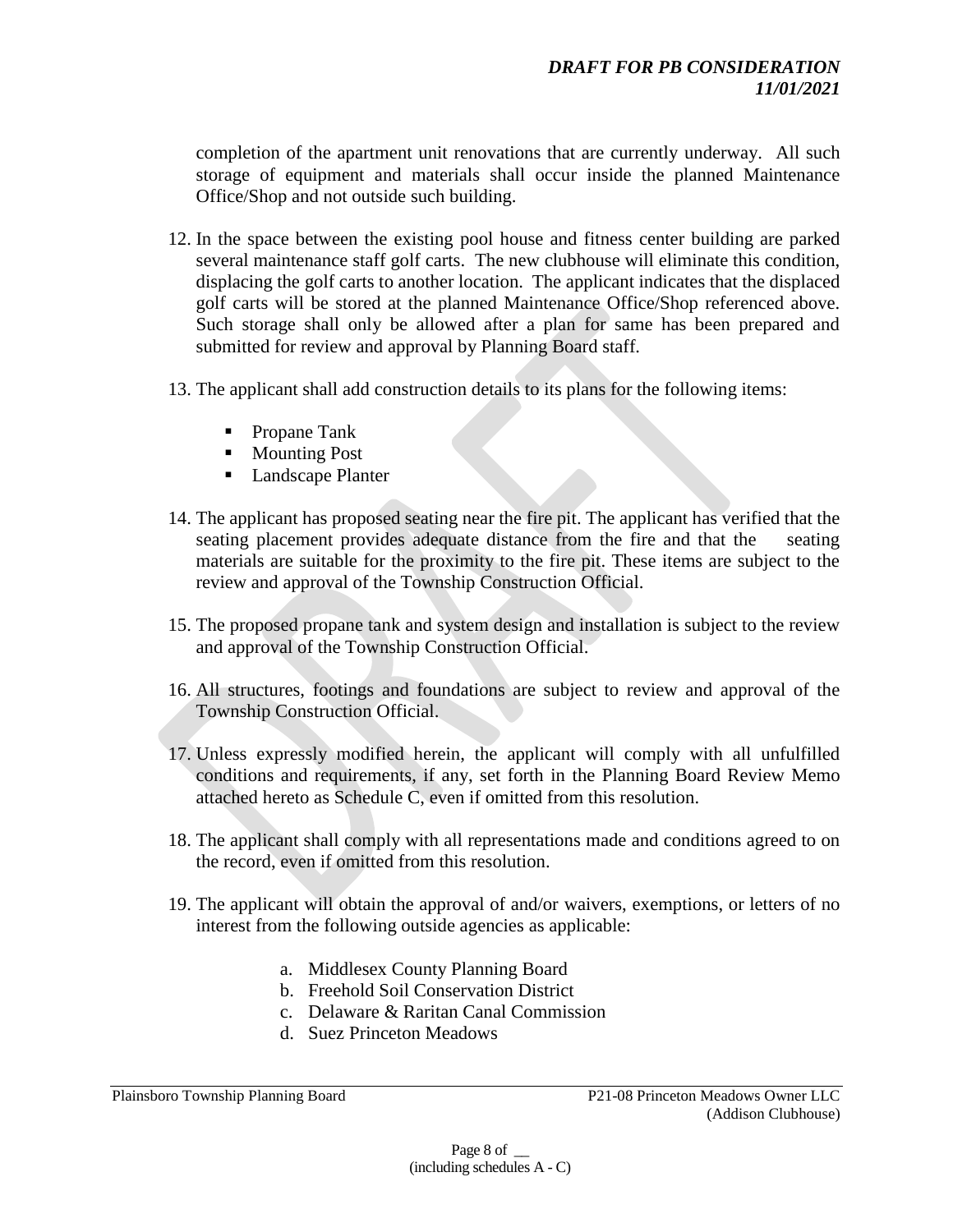- e. New Jersey American Water
- f. Any other agencies having jurisdiction over the applicant's proposal
- 20. The applicant shall submit revised plans as called for in the foregoing conditions.
- 21. The applicant shall pay all outstanding real estate taxes, if any, within thirty days of the date of this approval.
- 22. The applicant shall post such engineering inspection fees, performance guarantees, temporary certificate of occupancy guarantees, maintenance guarantees, and other guarantees as may be required, consistent with the provisions of S-3233 (P.L. 2017, c. 312), and shall provide cost estimates to the Planning Board Engineer from which to calculate all such guarantees and inspections fees.
- 23. Unless otherwise specifically set forth herein and subject to the modification in the note below, all conditions of approval must be satisfied prior to the signing of the final plans and issuance of any construction or other permits.

# [REMAINDER OF PAGE INTENTIONALLY LEFT BLANK]

\*\*\*\*\*\*\*\*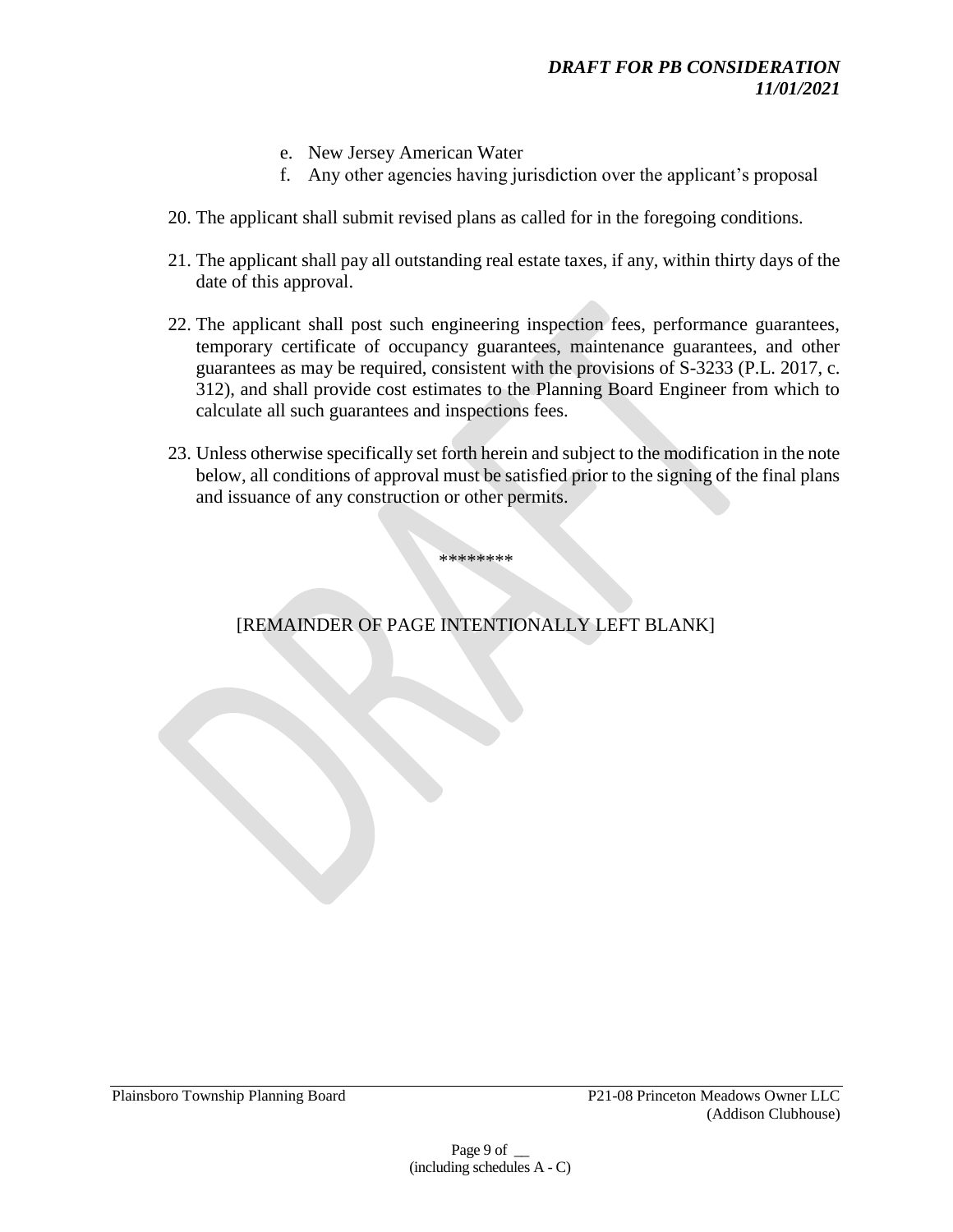#### *DRAFT FOR PB CONSIDERATION 11/01/2021*

## **ROLL CALL ON THE APPLICATION AND RESOLUTION, November 8, 2021**

| Yes:       | No: | Absent:               | <b>Abstain/Not Voting:</b> |
|------------|-----|-----------------------|----------------------------|
| S. Agarwal |     | R. Keevey             |                            |
| P. Cantu   |     | A. Lehrhaupt          |                            |
| J. Doshi   |     | E. Yates              |                            |
| J. Greer   |     | D. Westbrook (Alt. 1) |                            |
|            |     | S. Raturi (Alt. 2)    |                            |

I hereby certify that the foregoing is a true copy of a resolution adopted by the Plainsboro Township Planning Board on the 8<sup>th</sup> day of November, 2021.

Josi Easter, Planning Board Secretary

 $\mathcal{L}=\mathcal{L}=\mathcal{L}=\mathcal{L}=\mathcal{L}=\mathcal{L}=\mathcal{L}=\mathcal{L}=\mathcal{L}=\mathcal{L}=\mathcal{L}=\mathcal{L}=\mathcal{L}=\mathcal{L}=\mathcal{L}=\mathcal{L}=\mathcal{L}=\mathcal{L}=\mathcal{L}=\mathcal{L}=\mathcal{L}=\mathcal{L}=\mathcal{L}=\mathcal{L}=\mathcal{L}=\mathcal{L}=\mathcal{L}=\mathcal{L}=\mathcal{L}=\mathcal{L}=\mathcal{L}=\mathcal{L}=\mathcal{L}=\mathcal{L}=\mathcal{L}=\mathcal{L}=\mathcal{$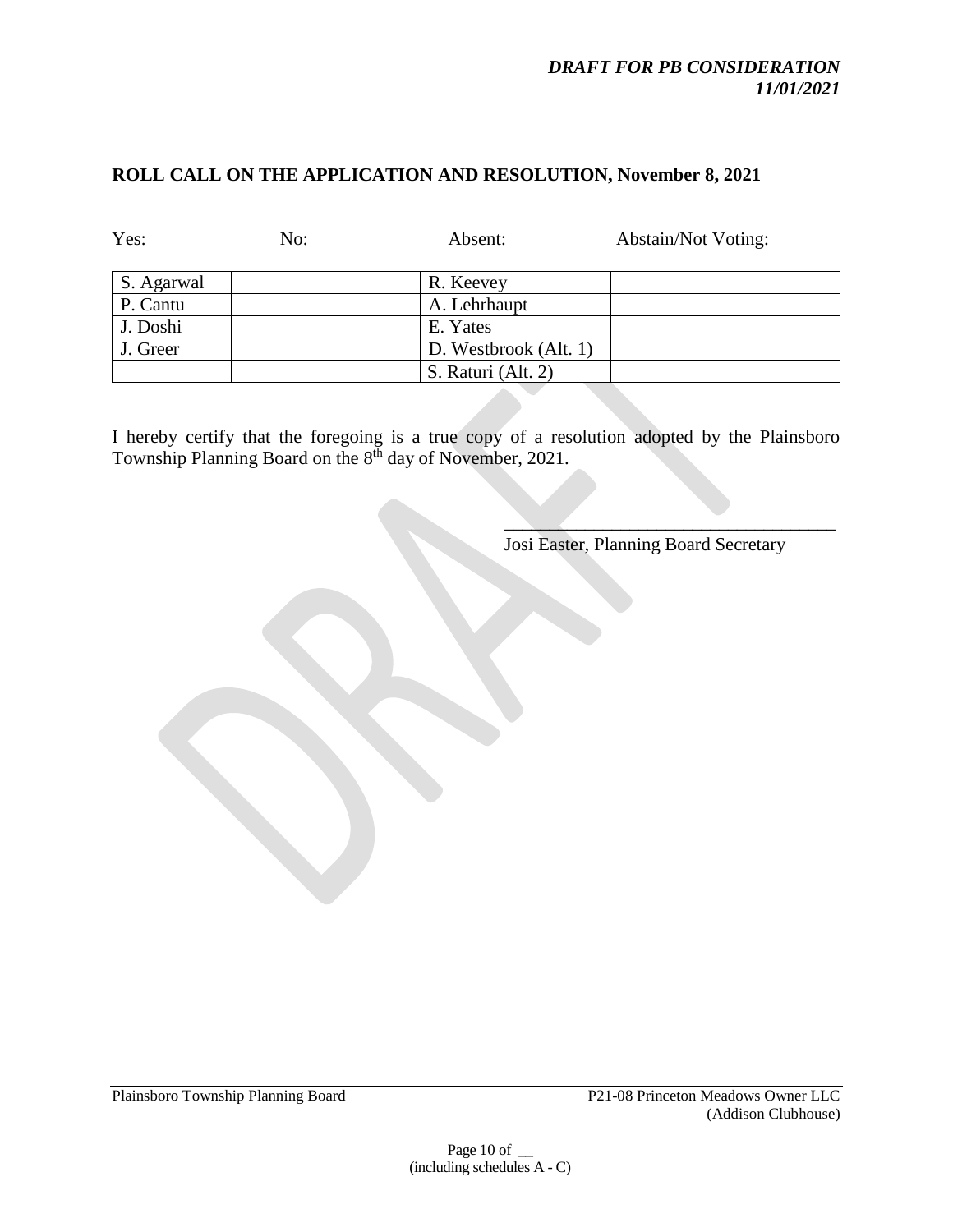# **SCHEDULE A**

## **APPLICANT'S EXHIBITS**

| $A-1$ | Rendering of site plan                                        |
|-------|---------------------------------------------------------------|
| $A-2$ | Aerial photograph of subject property                         |
| $A-3$ | Rendering of Bird's Eye View from Northeast Perspective (5.1) |
| $A-4$ | Rendering of South Perspective (5.2)                          |
| $A-5$ | Rendering of Bird's Eye View from South Perspective (5.3)     |
| $A-6$ | Rendering of East Perspective – Inside Pool Area (5.4)        |
| $A-7$ | Rendering of East Perspective – Outside Pool Area (5.5)       |